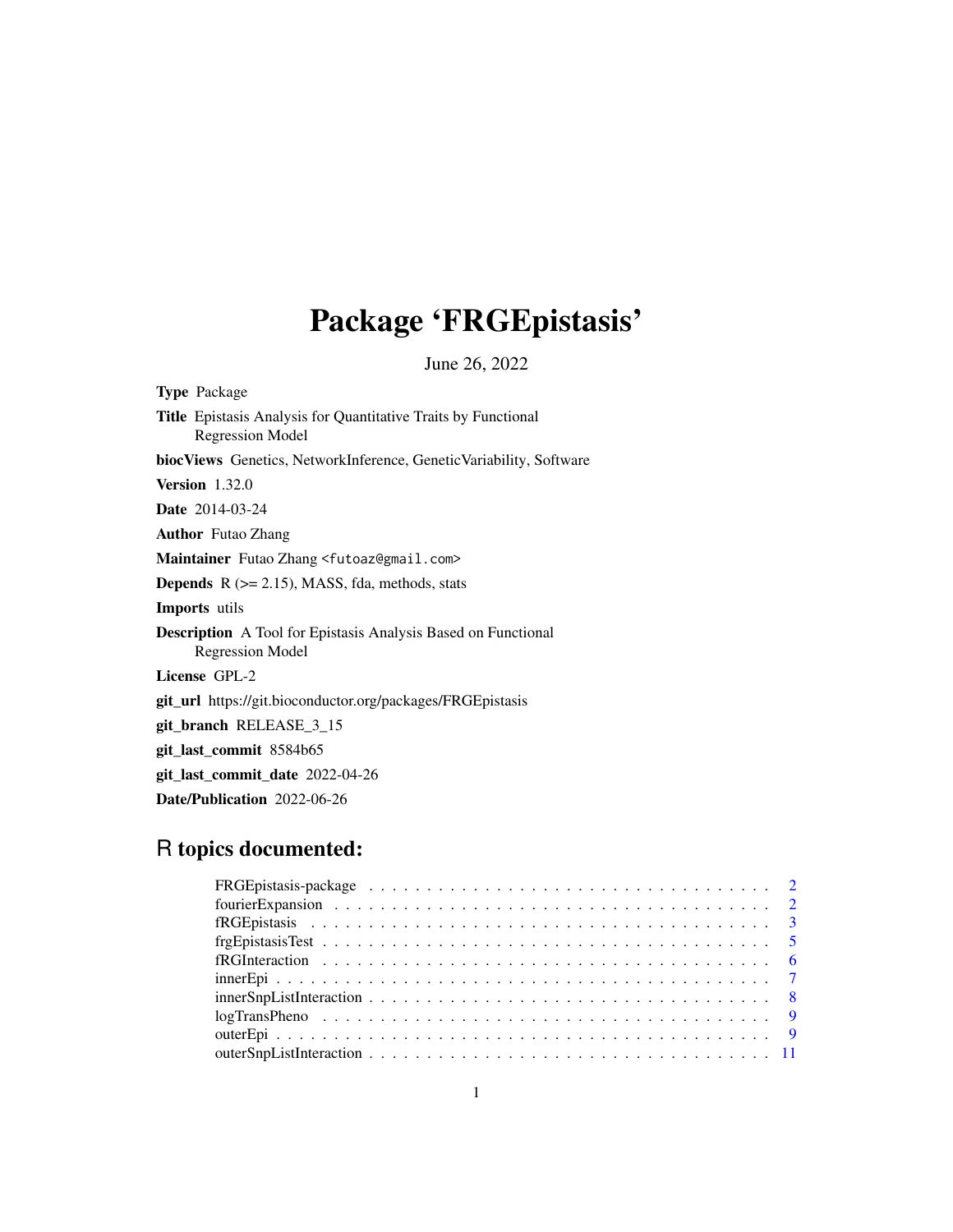## <span id="page-1-0"></span>2 fourierExpansion

| Index | 19 |
|-------|----|
|       |    |
|       |    |
|       |    |

FRGEpistasis-package *Package of Epistasis Detection by Functional Regression Model*

## Description

FRGEpistasis is designed to detect the epistasis between genes or genomic regions for both common variants and rare variants. Currently FRGEpistasis was developed by Futao Zhang with R language and maintained in Xiong lab at UTSPH. This tool is friendly, convenient and memory efficient.

## Details

| Package: | FRGEpistasis |
|----------|--------------|
| Type:    | Package      |
| Version: | 0.99.5       |
| Date:    | 2014-03-22   |
| License: | $GPL-2$      |

It currently has the following functional modules: Functional Regression Model (FRG) for Testing Interaction; Regression on Principal Components Analysis (PCA) for Testing Interaction; Pointwise interaction Test.

#### Author(s)

Futao Zhang Maintainer: Futao Zhang <futoaz@gmail.com>

fourierExpansion *Fourier Expansion of Genotype*

#### Description

This function aims to expand the genotype of one gene (or genomic region) with Fourier Expansion.

#### Usage

```
fourierExpansion(gene_idx, geno, gene_list, snp_map, rng)
```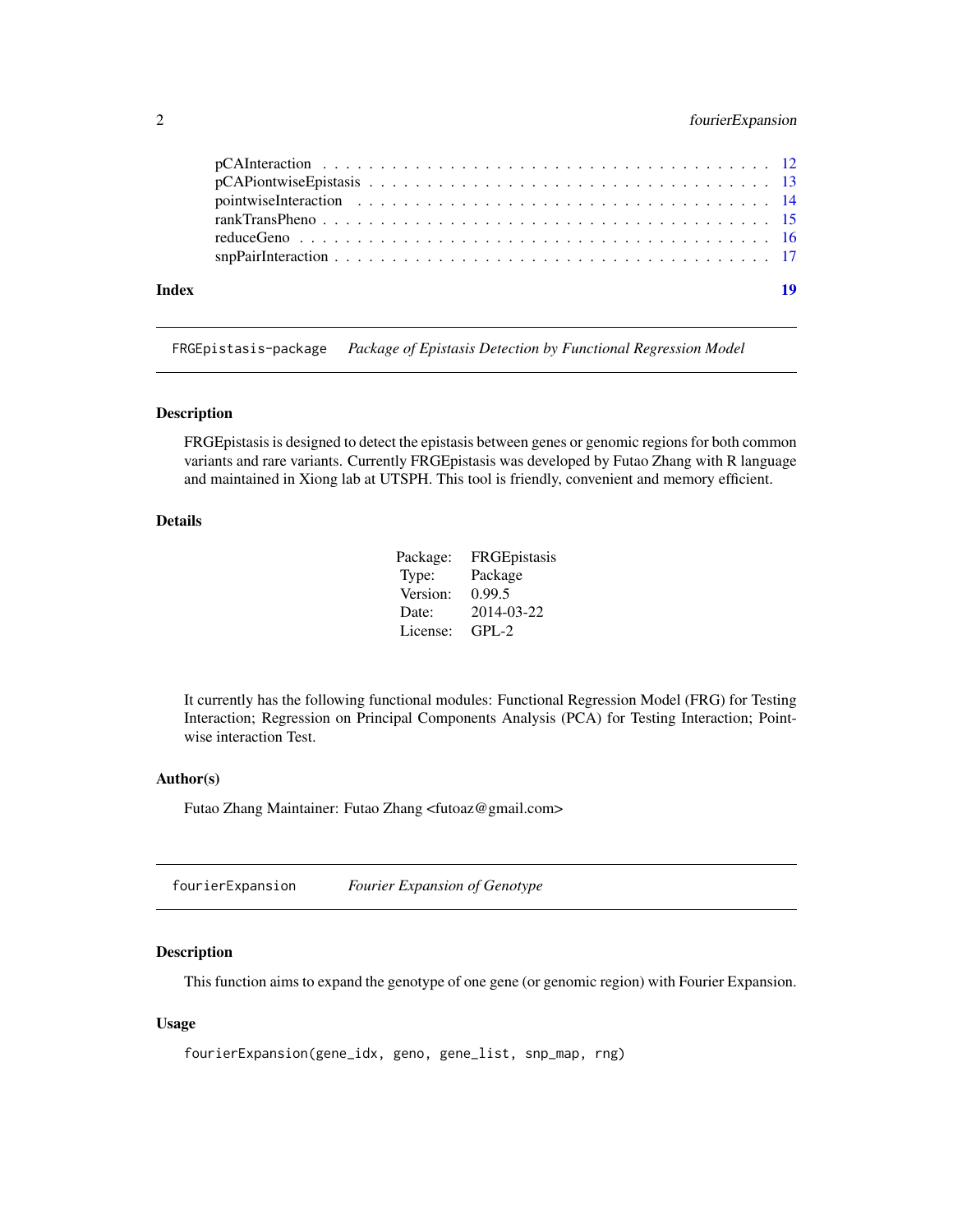## <span id="page-2-0"></span>fRGEpistasis 3

#### Arguments

| gene_idx  | The expansion gene index in the gene annotation list.                                             |
|-----------|---------------------------------------------------------------------------------------------------|
| geno      | Genotype of all the genes in the gene annotation list.                                            |
| gene_list | Gene annotation list which includes gene name, chromosome, start position and<br>end position.    |
| $snp_map$ | SNP genetic map includes chromosome, snp indentifier, genetic distance and<br>base-pair position. |
| rng       | A numeric value which represents gene region extensible scope.                                    |

## Details

This function reduces the dimension of one gene(or genomic region) with Fourier Expansion. Fist extract out the genotype of this gene with the gene annotation and the SNP map information. Then expanse the gene with the genotypes and SNP positions if the number of SNPs in the gene is over 3. Otherwise the raw genotypes of the gene would be returned. The number of Fourier Basis is selected to explain 80 percent of genetic variation.

## Value

If the SNPs number of the gene is over 3, returns the expansion of the genotype which is a matrix with the dimension Sample number  $*$  Fourier Basis number. If the SNPs number of the gene is no more than 3, returns the raw genotype of the gene which is a matrix with the dimension Sample number \* SNP number.

#### Author(s)

Futao Zhang

#### Examples

```
gLst<-read.csv(system.file("extdata", "gene.list.csv", package="FRGEpistasis"))
fdata<-read.table(system.file("extdata", "simGeno-chr1.raw", package="FRGEpistasis"),header=TRUE)
geno<-fdata[,-1:-6]
snp_map<-read.table(system.file("extdata", "chr1.map", package="FRGEpistasis"))
fourierExpansion(1, geno, gLst, snp_map, 0)
```
fRGEpistasis *Genome Wide Epistasis Study by Functional Regress Model*

#### **Description**

This function is the entrance of the software package. It tests the Genome Wide Epistasis by Functional Regression Model.

#### Usage

```
fRGEpistasis(wDir, phenoInfo, gnoFiles, mapFiles, gLst, fdr, rng)
```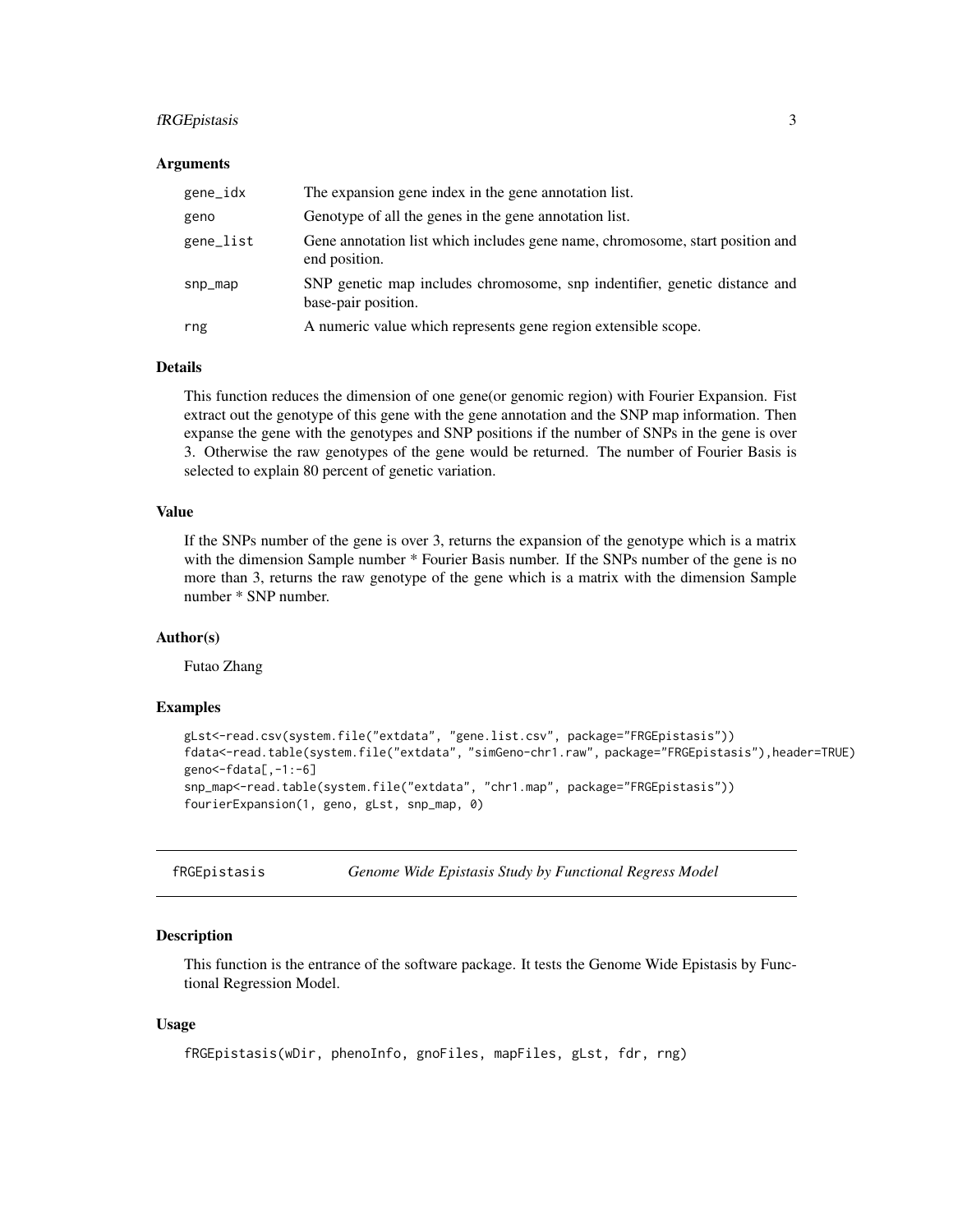#### Arguments

| wDir      | The dataset directory. If the dataset is in the working directory, wDir is ".".                                                                              |
|-----------|--------------------------------------------------------------------------------------------------------------------------------------------------------------|
| phenoInfo | It is a matrix with two columns. One column is the individual ID and the other<br>is the phenotype. The phenotype can be quantitative trait or binary trait. |
| gnoFiles  | The vector of genotype file names. It contains the genotype file names indicating<br>where to read the genotype files.                                       |
| mapFiles  | The vector of SNP genetic map file names. It contains the map file names indi-<br>cating where to read the genetic map files.                                |
| gLst      | Gene annotation which includes gene name, chromosome, start position and end<br>position.                                                                    |
| fdr       | FDR control threshold, When this value $== 1$ , turn FDR control off.                                                                                        |
| rng       | A numeric value which represents gene region extensible scope.                                                                                               |

#### Details

Firstly this package reduces the dimension of genotype of all the genomic regions. Secondly this package tests the epistasis of genomic regions both of which are on the same chromosome(file). Thirdly this package tests the epistasis of genomic regions which are on different chromosomes(files).

This function is memory efficient with high performance. Memory efficiency: Only store reduced expansion data of genotypes instead of raw data of genotypes. This package reduces the dimension of genotype of all the genomic regions(see details of function "reduceGeno"). In real dataset the genotypes on different chromosome are always organized into different files. And each genotype file is very large. Reading all the files into memory is unacceptable. This package reads the files one by one and reduces the genotype dimension with Fourier expansion. In order to inform the package how many files and where to read, we need two data structures "gnoFiles" and "mapFiles" to store the file names.

high performance: Each data file only needs to read once and reduce dimension once. So I/O times are reduced and repeated computing of data reduction was avoided. This method is a kind of group test. We take a gene(or genomic region) as the test unit. The number of Test is sharply reduced comparing with point-wise interaction (SNP-SNP) test. The dimension of genotype is reduced by functional expansion, So the time of each test is reduced.

#### Value

Return a data frame which contains all the names of gene pairs and the p values of chi-square test for their epistasis.

#### Author(s)

Futao Zhang

```
wDir <-paste(system.file("extdata", package="FRGEpistasis"),"/",sep="")
gnoFiles<-read.table(system.file("extdata", "list_geno.txt", package="FRGEpistasis"))
mapFiles<-read.table(system.file("extdata", "list_map.txt", package="FRGEpistasis"))
phenoInfo <- read.csv(system.file("extdata", "phenotype.csv", package="FRGEpistasis"),header=TRUE)
```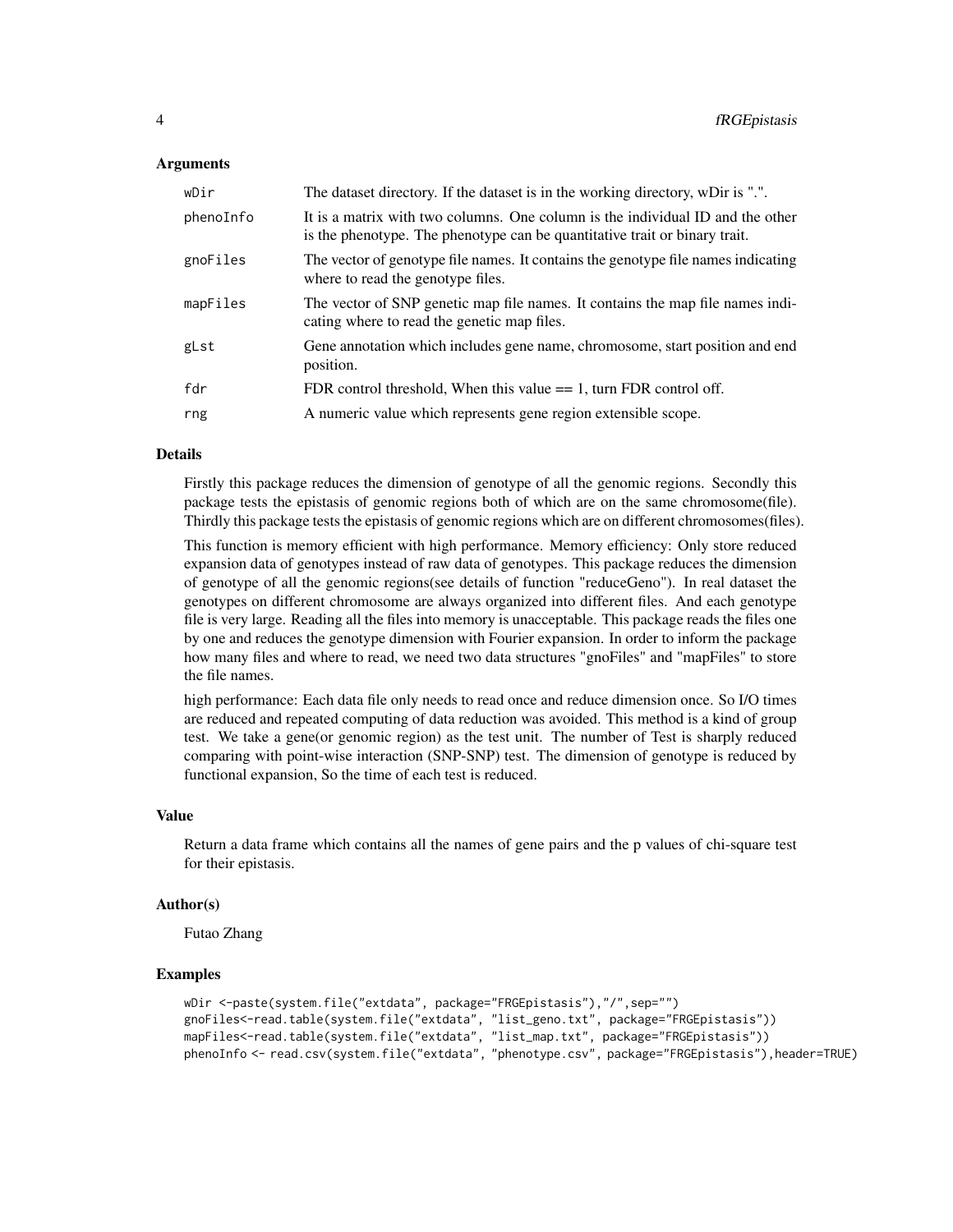## <span id="page-4-0"></span>frgEpistasisTest 5

```
gLst<-read.csv(system.file("extdata", "gene.list.csv", package="FRGEpistasis"))
rng=0
fdr=0.05
out_epi <- data.frame( )
phenoInfo [,2]=log(phenoInfo [,2])
out_epi = fRGEpistasis(wDir,phenoInfo,gnoFiles,mapFiles,gLst,fdr,rng)
```
frgEpistasisTest *Epistasis Test by Functional Regression Model*

## Description

This function is used to analyse the epistasis of genomic region A and genomic region B.

#### Usage

frgEpistasisTest(pheno, geno\_A, pos\_A, geno\_B, pos\_B)

## Arguments

| pheno  | A vector of phenotype which can be quantitative trait or binary trait. |
|--------|------------------------------------------------------------------------|
| geno_A | Genotype matrix of gene (or genomic region) A.                         |
| pos_A  | Vector of physical positions of SNPs in gene (or genomic region) A.    |
| geno_B | Genotype matrix of gene (or genomic region) B.                         |
| pos_B  | Vector of physical positions of SNPs in gene (or genomic region) B.    |

## Details

This function is independent with other functions in this package. It is designed for small dataset test. It takes phenotype, genotype and Physical positions as the input. If the position information is NULL, this function considers the SNPs in this gene to be uniformly filled in the gene scope. First this function expanses the genotypes of gene A and gene B. Then it analyses their epistasis.

## Value

It returns the p value of chi-square test for epistasis detection between gene A and gene B.

## Author(s)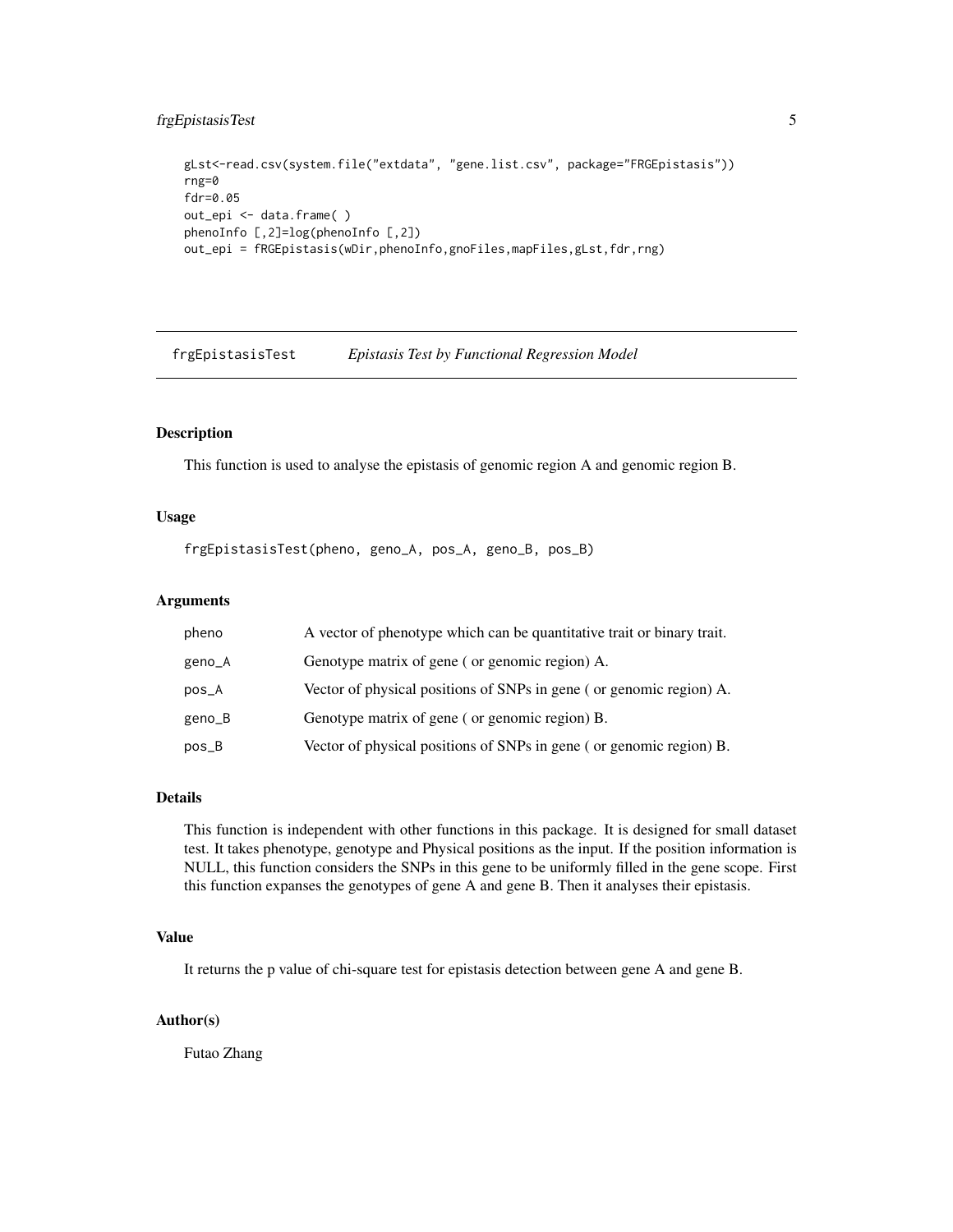## Examples

```
smp_num=1000
number_snp_A=25
number_snp_B=20
pheno<-sample(c(0:500),smp_num,replace=TRUE)
smpl=rep(0,number_snp_A*smp_num)
idx_1=sample(c(1:(number_snp_A*smp_num)),ceiling(number_snp_A*smp_num/100))
idx_2=sample(c(1:(number_snp_A*smp_num)),ceiling(number_snp_A*smp_num/200))
smpl[idx_1]=1
smpl[idx_2]=2
geno_A=matrix(smpl,smp_num,number_snp_A)
smpl=sample(c(0,1,2),number_snp_B*smp_num,replace=TRUE)
geno_B=matrix(smpl,smp_num,number_snp_B)
frgEpistasisTest(pheno,geno_A,pos_A=NULL,geno_B,pos_B=NULL)
```
fRGInteraction *Interaction Test by Functional Regression Model*

#### Description

Test interaction between two gene (or genomic regions) with chi-squared test.

#### Usage

```
fRGInteraction(phenoData, x_A, x_B)
```
#### Arguments

| phenoData | Vector of phenotype data which can be quantitative trait or binary trait. |
|-----------|---------------------------------------------------------------------------|
| x A       | Expansion data matrix of Genotype of gene A.                              |
| хB        | Expansion data matrix of Genotype of gene B.                              |

#### Details

This function takes phenotype vector and expansed genotype matrices as input. It is the most important part of this software package. It is called by functions "innerEpi" and "innerEpi" of this package. The interaction between gene A and gene B is tested with chi-squared test.

## Value

It returns the p value of chi-squared test for epistasis detection between gene A and gene B.

#### Author(s)

<span id="page-5-0"></span>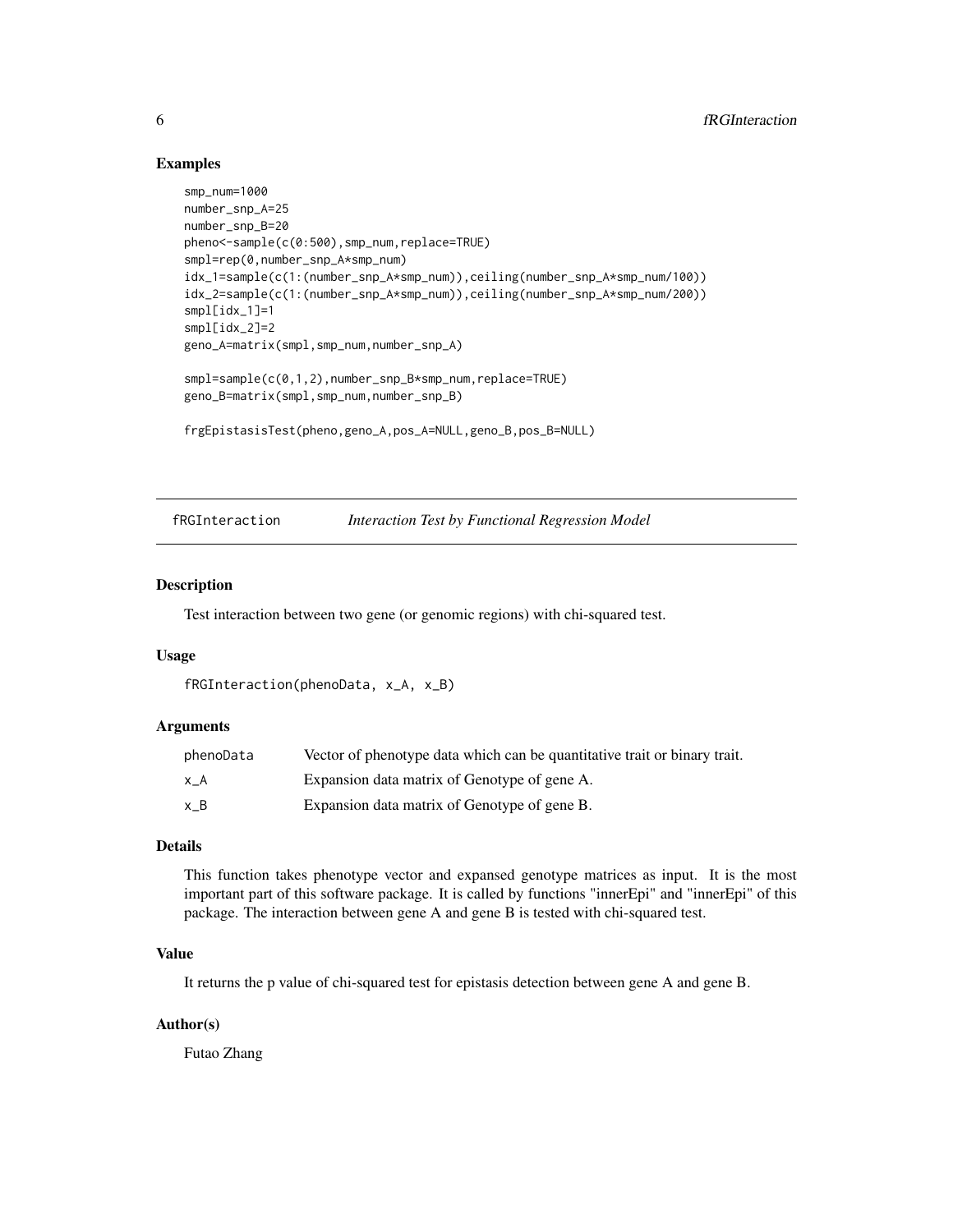#### <span id="page-6-0"></span>innerEpi 7

## Examples

```
x_A<-as.matrix(rnorm(1000,mean=0,sd=1))
x_B<-as.matrix(rnorm(1000,mean=0,sd=1))
phenoData<-runif(1000,15,60)
fRGInteraction(phenoData,x_A,x_B)
```
innerEpi *Epistasis Detection Inner one Chromosome*

#### Description

Detect epistasis between 2 genes (or genomic regions) both of which are on the same chromosome.

## Usage

innerEpi(pheno, gstnd, geno\_expn, gname, gchr)

## Arguments

| pheno     | Vector of phenotype data which can be quantitative trait or binary trait.                                                                                 |
|-----------|-----------------------------------------------------------------------------------------------------------------------------------------------------------|
| gstnd     | Vector of indexes which indicates the start indexes and end indexes of expansed<br>genotype of each gene on current chromosome in the matrix "geno_expn". |
| geno_expn | Matrix of expansed genotype data of all the genes.                                                                                                        |
| gname     | Vector of gene names on current chromosome.                                                                                                               |
| gchr      | Vector of Chromosome number of current chromosome.                                                                                                        |

## Details

This function tests the epistasis between 2 genes both of which are on the same chromosome. It takes expansed genotype data as the input. First the data of the gene are extracted from "geno\_expn" with "gstnd" and "gname". Then the function "fRGInteraction" will be called.

#### Value

Return a matrix which contains the gene names of the gene pairs and the p values of chi-squared test for the epistasis of the gene pairs.

#### Author(s)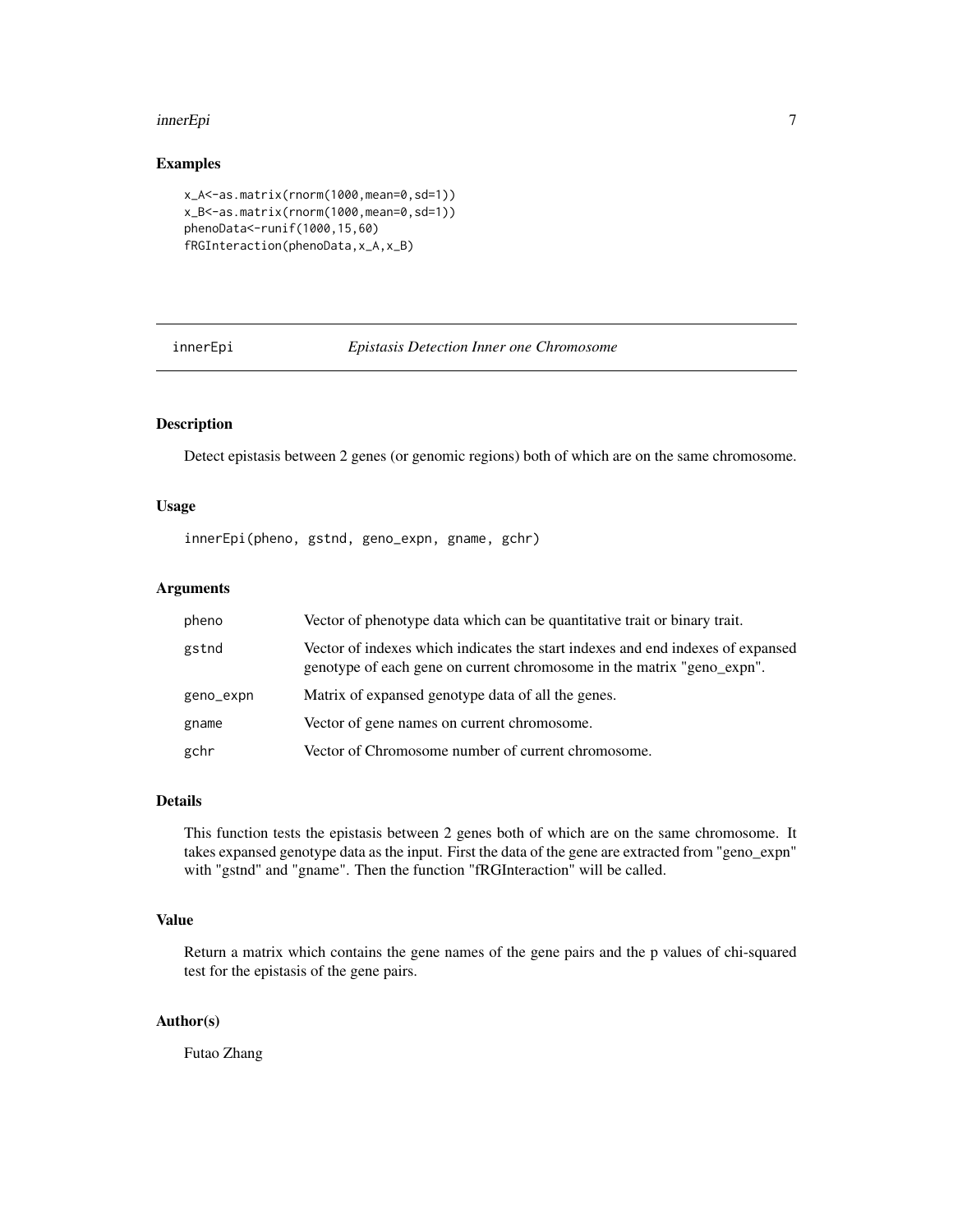#### Examples

```
smp_num<-1000
number_basis<-9
pheno<-sample(c(0:500),smp_num,replace=TRUE)
gname<-c("g1","g2")
gstad<-c(0,5,9)smpl<-runif(number_basis*smp_num, 0.0, 1.0)
geno_expn<-matrix(smpl,smp_num,number_basis)
gchr < -c(1,1)innerEpi(pheno,gstnd,geno_expn,gname,gchr)
```
innerSnpListInteraction

*Pairwise Interaction Test Inner The Same SNP List*

#### Description

Test the SNP-SNP interaction. And the SNPs are organized into one data structure.

## Usage

```
innerSnpListInteraction(pheno, snpList)
```
#### **Arguments**

| pheno   | Vector of phenotype data.                                                      |
|---------|--------------------------------------------------------------------------------|
| snpList | Matrix of the genotypes of all the SNPs for testing the pairwise interactions. |

## Details

This function aims to test the pairwise interactions between the SNPs organized into the same data structure. It takes phenotype and genotypes of the SNPs as the input. And output all the p values for the interactions of SNP pairs.

#### Value

Return a frame contains names of all the SNPs pairs and p values for interactions of these pairs.

## Author(s)

Futao Zhang

```
pheno<- round(runif(1000,40,60))
geno<- as.data.frame(matrix(round(runif(5000,0,2)),1000,5))
innerSnpListInteraction(pheno,geno)
```
<span id="page-7-0"></span>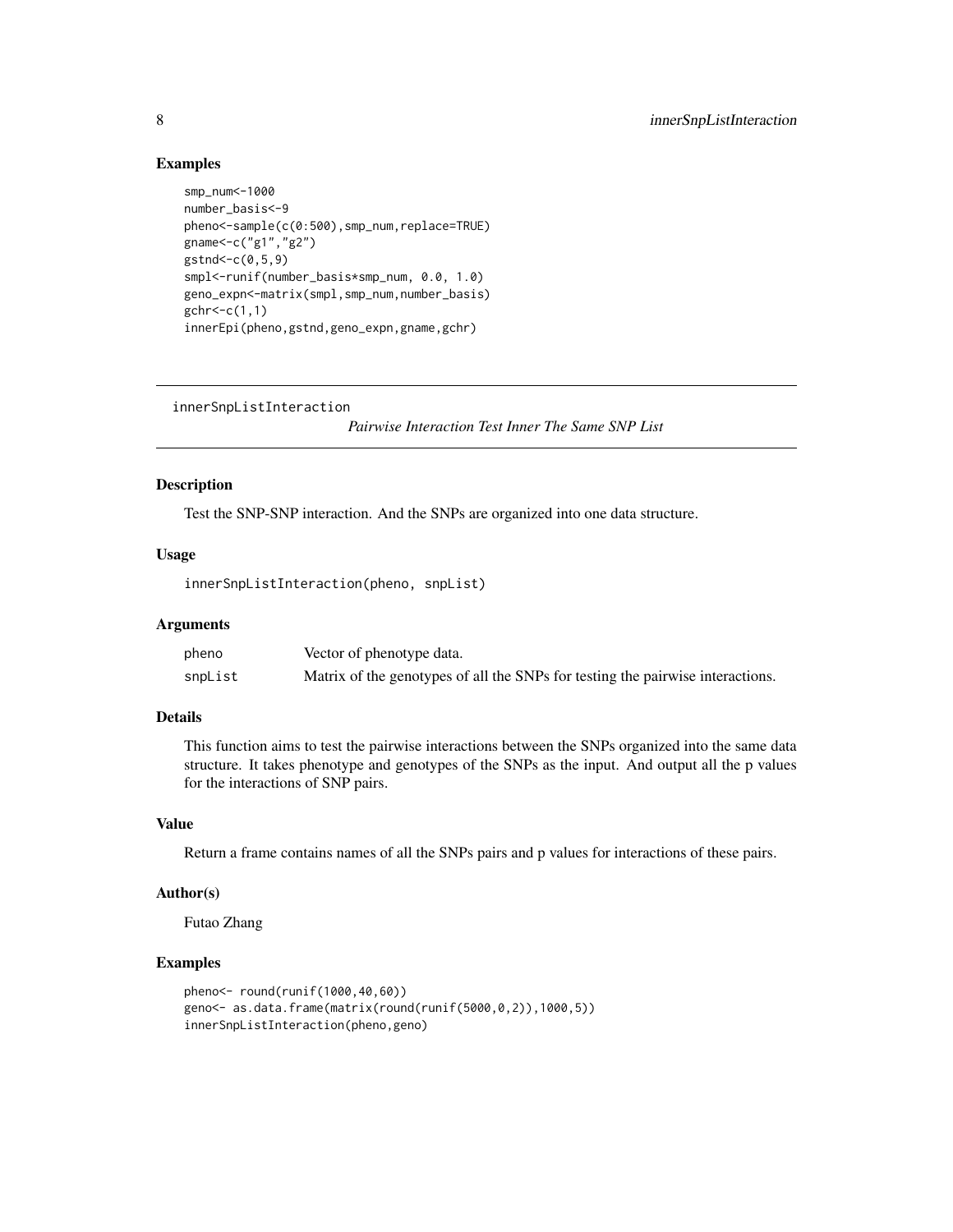<span id="page-8-0"></span>

## Description

Logarithmic Transformation of Phenotype

## Usage

logTransPheno(pheno)

#### Arguments

pheno Vector of phenotype which is the quantitative trait.

#### Details

Some variables are not normally distributed. And using statistical tests on this data can give misleading results because they do not meet the statistical assumptions. Many variables have log-normal distributions.

## Value

Return vector of transformed phenotype.

## Examples

```
smp_num=100
pheno<-sample(c(0:500),smp_num,replace=TRUE)
logTransPheno(pheno)
```
outerEpi *Epistasis Detection Outer Chromosomes*

#### Description

Detect epistasis between 2 genes (or genomic regions) which are on different chromosomes.

#### Usage

```
outerEpi(pheno, gstnd, gStndp, geno_expn, gname, gNamep, gchr, gChrp)
```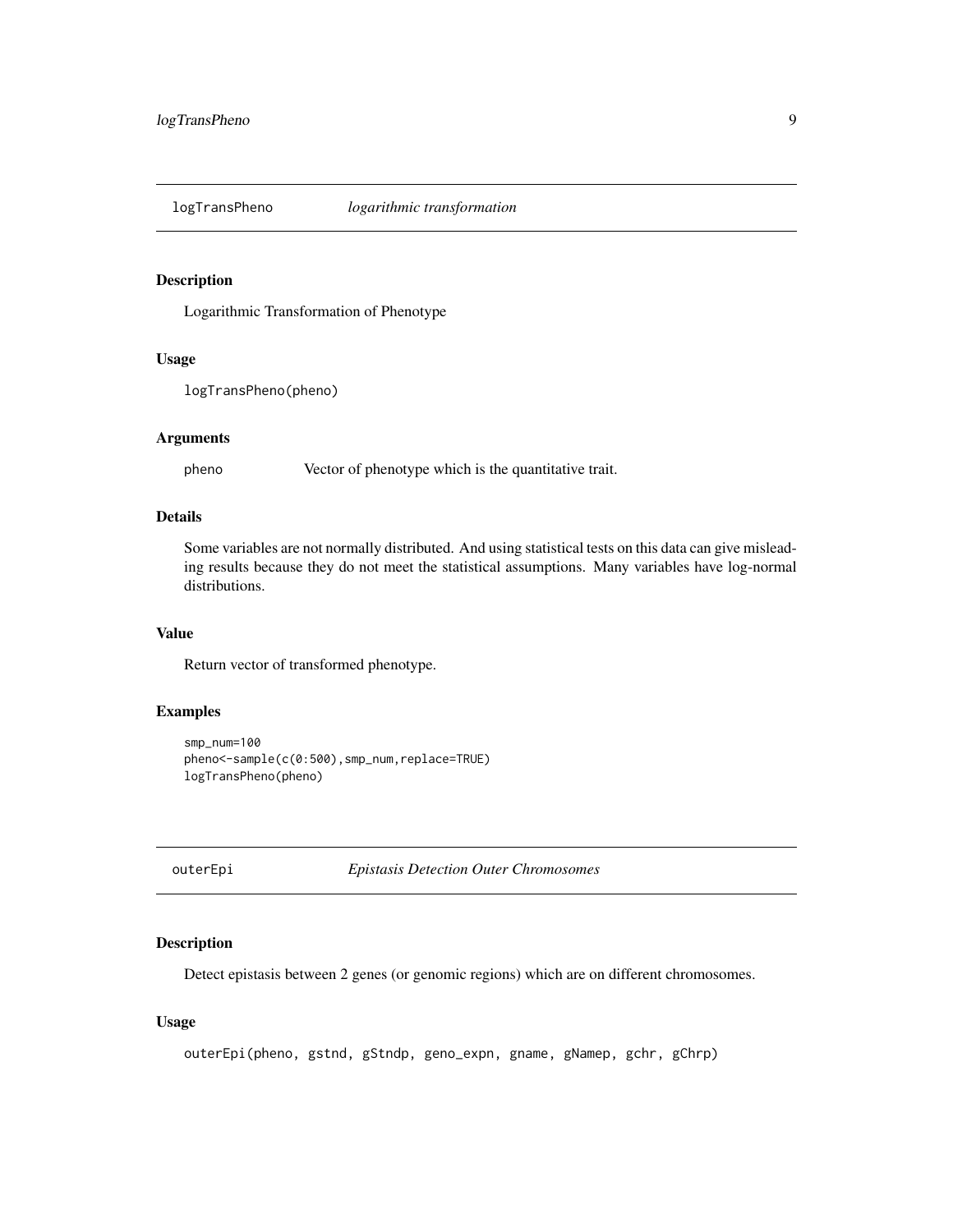#### Arguments

| pheno     | Vector of phenotype data which can be quantitative trait or binary trait.                                                                                   |
|-----------|-------------------------------------------------------------------------------------------------------------------------------------------------------------|
| gstnd     | Vector of indexes which indicates the start indexes and end indexes of expansed<br>genotype of each gene on one chromosome in the matrix "geno_expn".       |
| gStndp    | Vector of indexes which indicates the start indexes and end indexes of expansed<br>genotype of each gene on the other chromosome in the matrix "geno_expn". |
| geno_expn | Matrix of expansed genotype data of all the genes.                                                                                                          |
| gname     | Vector of gene names on one chromosome.                                                                                                                     |
| gNamep    | Vector of gene names on the other chromosome.                                                                                                               |
| gchr      | Vector of Chromosome number of one chromosome.                                                                                                              |
| gChrp     | Vector of Chromosome number of the other chromosome.                                                                                                        |

#### Details

This function tests the epistasis between 2 genes which are on different chromosomes. It takes expansed genotype data as the input. First the data of the gene are extracted from "geno\_expn" with "gstnd" and "gname". Then the function "fRGInteraction" will be called.

## Value

Return a matrix which contains the gene names of the gene pairs and the p values of chi-squared test for the epistasis of the gene pairs.

## Author(s)

Futao Zhang

```
smp_num=1000
number_basis<-40
pheno<-sample(c(0:500),smp_num,replace=TRUE)
gname<-c("g1","g2")
gNamep<-c("r1","r2","r3")
gstnd<-c(0,5,9)
gStndp<-c(16,23,29,36)
smpl<-runif(number_basis*smp_num, 0.0, 1.0)
geno_expn<-matrix(smpl,smp_num,number_basis)
gchr < -c(1,1)gchrp < -c(3,3,3)outerEpi(pheno,gstnd,gStndp,geno_expn,gname,gNamep,gchr,gchrp)
```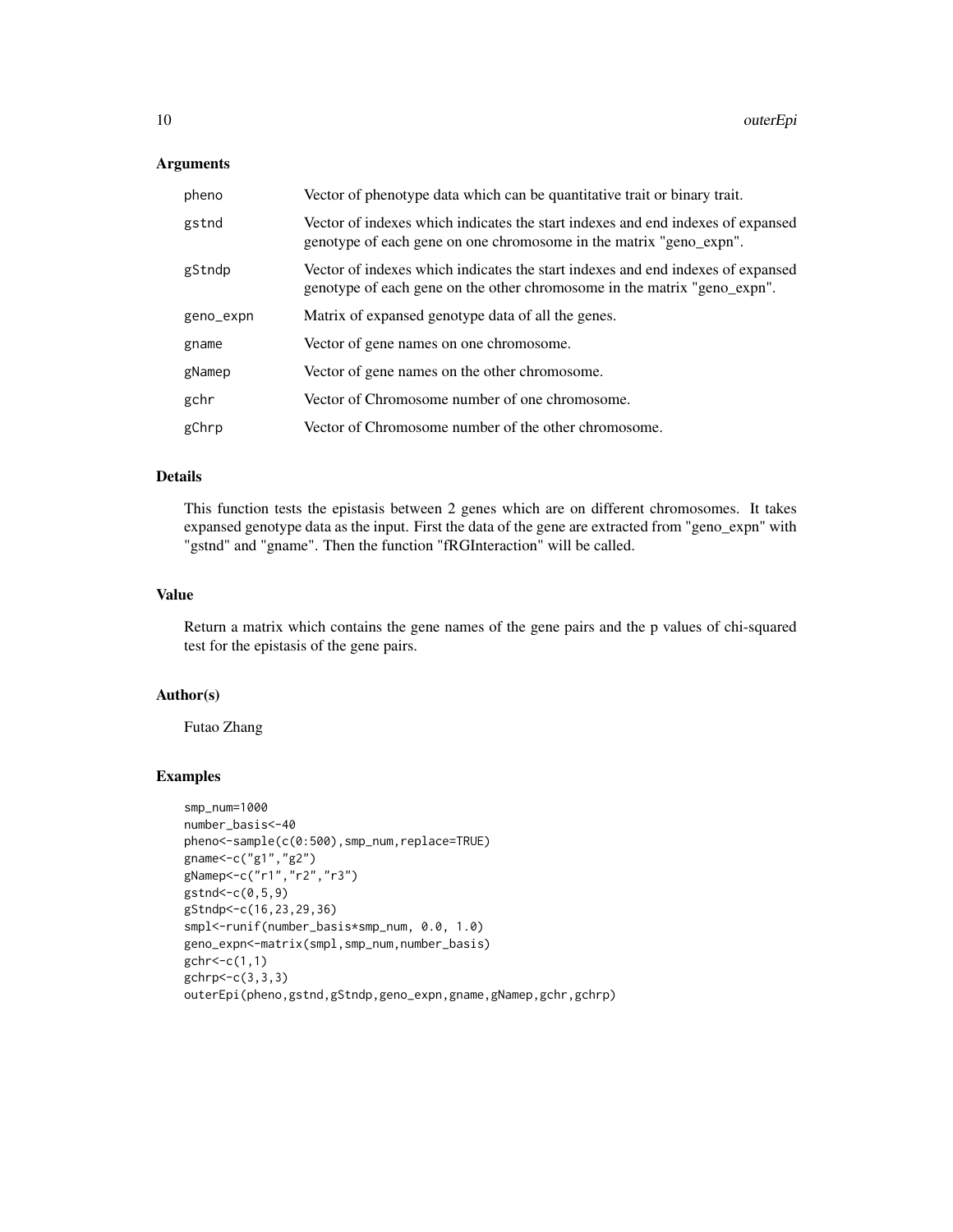<span id="page-10-0"></span>outerSnpListInteraction

*Pairwise Interaction Test Outer The SNP Lists*

#### Description

Test the SNP-SNP interaction. And the SNPs are organized into two different SNP Lists.

## Usage

outerSnpListInteraction(pheno, snpList1, snpList2)

## Arguments

| pheno    | Vector of phenotype data.                                                                                |
|----------|----------------------------------------------------------------------------------------------------------|
| snpList1 | Matrix of the genotypes of all the SNPs on the first SNP list for testing the<br>pairwise interactions.  |
| snpList2 | Matrix of the genotypes of all the SNPs on the second SNP list for testing the<br>pairwise interactions. |

## Details

This function aims to test the pairwise interactions between the SNPs organized into different data structures. It takes phenotype and genotypes of the SNPs as the input. And output all the p values for the interactions of SNP pairs.

## Value

Return a frame contains names of all the SNPs pairs and p values for interactions of these pairs.

## Author(s)

Futao Zhang

```
snp_list_1 <- as.data.frame(matrix(round(runif(3000,0,2)),1000,3))
snp_list_2 <- as.data.frame(matrix(round(runif(5000,0,2)),1000,5))
colnames(snp_list_1 )<-c("rs10","rs11","rs12")
colnames(snp_list_2 )<-c("rs20","rs21","rs22","rs23","rs24")
pheno<- round(runif(1000,40,60))
outerSnpListInteraction(pheno,snp_list_1,snp_list_2)
```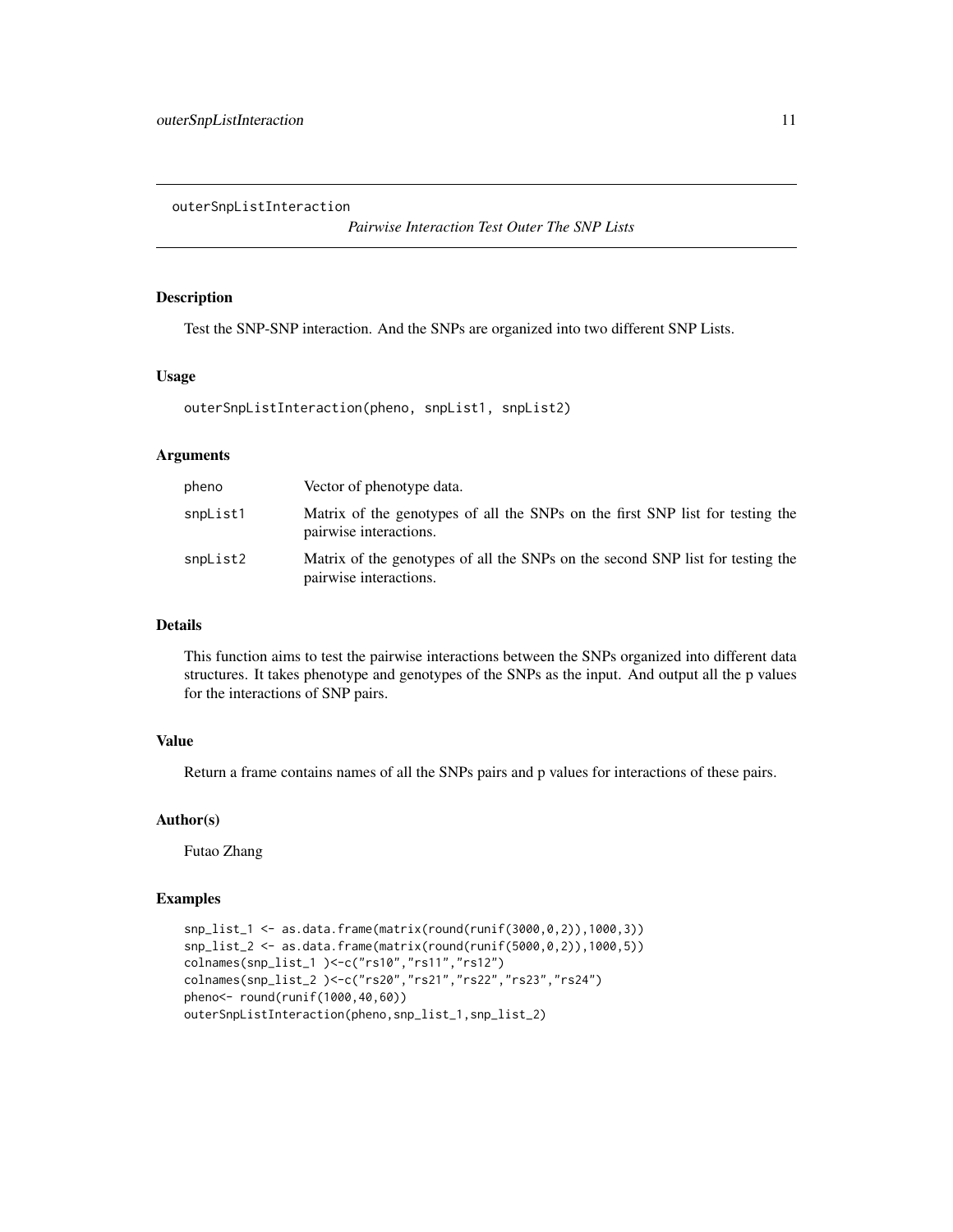<span id="page-11-0"></span>

#### Description

Test the epistasis between two genes (or genomic regions) with the principal components analysis method.

#### Usage

```
pCAInteraction(phenoData, x_A, x_B)
```
#### Arguments

| phenoData | Vector of phenotype data which can be quantitative trait or binary trait. |
|-----------|---------------------------------------------------------------------------|
| хA        | Matrix of genotype of gene A.                                             |
| хB        | Matrix of genotype of gene B.                                             |

## Details

This function takes phenotype vector and genotype matrices as input and tests the epistasis using PCA method. The number of principal components is determined by PCA to explain 80 percent of the genetic variation. The interaction between gene A and gene B is tested with chi-squared test.

#### Value

It returns the p value of chi-squared test for epistasis detection between gene A and gene B.

#### Author(s)

Futao Zhang

```
smp_num=1000
number_snp_A=25
number_snp_B=20
pheno<-sample(c(0:500),smp_num,replace=TRUE)
smpl=rep(0,number_snp_A*smp_num)
idx_1=sample(c(1:(number_snp_A*smp_num)),ceiling(number_snp_A*smp_num/100))
idx_2=sample(c(1:(number_snp_A*smp_num)),ceiling(number_snp_A*smp_num/200))
smpl[idx_1]=1
smpl[idx_2]=2
geno_A=matrix(smpl,smp_num,number_snp_A)
```

```
smpl=sample(c(0,1,2),number_snp_B*smp_num,replace=TRUE)
geno_B=matrix(smpl,smp_num,number_snp_B)
pCAInteraction(pheno,geno_A,geno_B)
```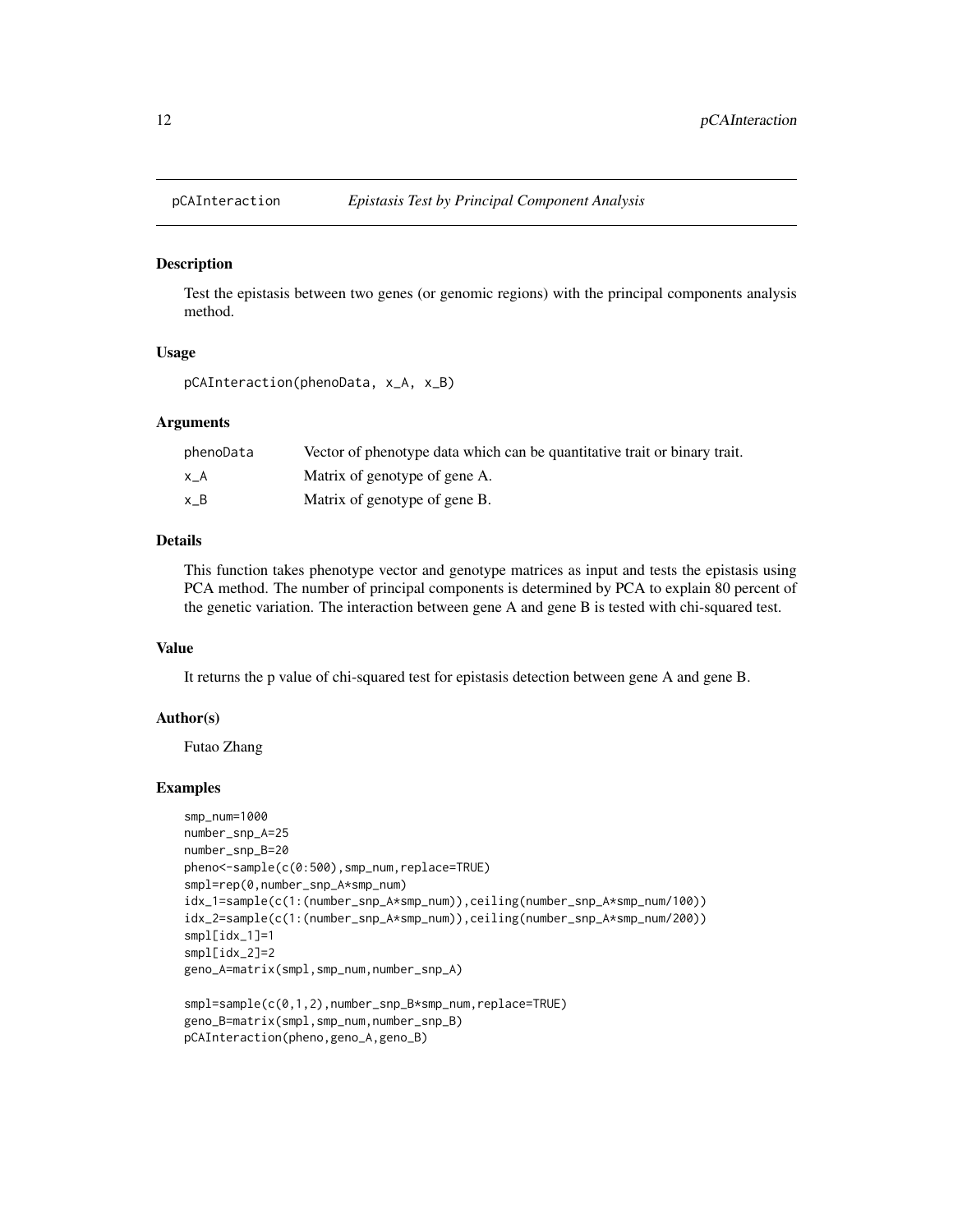<span id="page-12-0"></span>pCAPiontwiseEpistasis *Epistasis Test by PCA Method and Piontwise Method*

#### Description

This function is the another entrance of the software package. It tests the Genome Wide Epistasis by PCA Method and Piontwise Method.

#### Usage

pCAPiontwiseEpistasis(wDir, oEpi, phenoInfo, gnoFiles, mapFiles, gLst, rng)

#### Arguments

| wDir      | The dataset directory. If the dataset is in the working directory, wDir is ".".                                                                              |
|-----------|--------------------------------------------------------------------------------------------------------------------------------------------------------------|
| oEpi      | Output data frame which contains all the names of gene pairs and the p values<br>for their epistasis.                                                        |
| phenoInfo | It is a matrix with two columns. One column is the individual ID and the other<br>is the phenotype. The phenotype can be quantitative trait or binary trait. |
| gnoFiles  | The vector of genotype file names. It contains the genotype file names indicating<br>where to read the genotype files.                                       |
| mapFiles  | The vector of SNP genetic map file names. It contains the map file names indi-<br>cating where to read the genetic map files.                                |
| gLst      | Gene annotation which includes gene name, chromosome, start position and end<br>position.                                                                    |
| rng       | A numeric value which represents gene region extensible scope.                                                                                               |

## Details

The genotypes on different chromosome are stored in different files. The full names of these files are listed in the index file that is taken as the input parameter. After the index file is loaded, the function knows where to read the genotypes files. This function analyses the genotypes files one by another. That means this function tests the epistasis of genomic regions both of which are on the same chromosome(file), then the epistasis of genomic regions which are on different chromosomes(files). This function can test epistasis both with PCA method and pointwise method. For a pair of genes, we assume that the total number of all possible SNP pairs is K, The minum p value for SNP-SNP interaction among the K pairs is output as the pointwise method result of the gene pair.

## Value

Return a data frame which contains all the names of gene pairs and the p values of chi-square test for their epistasis.

#### Author(s)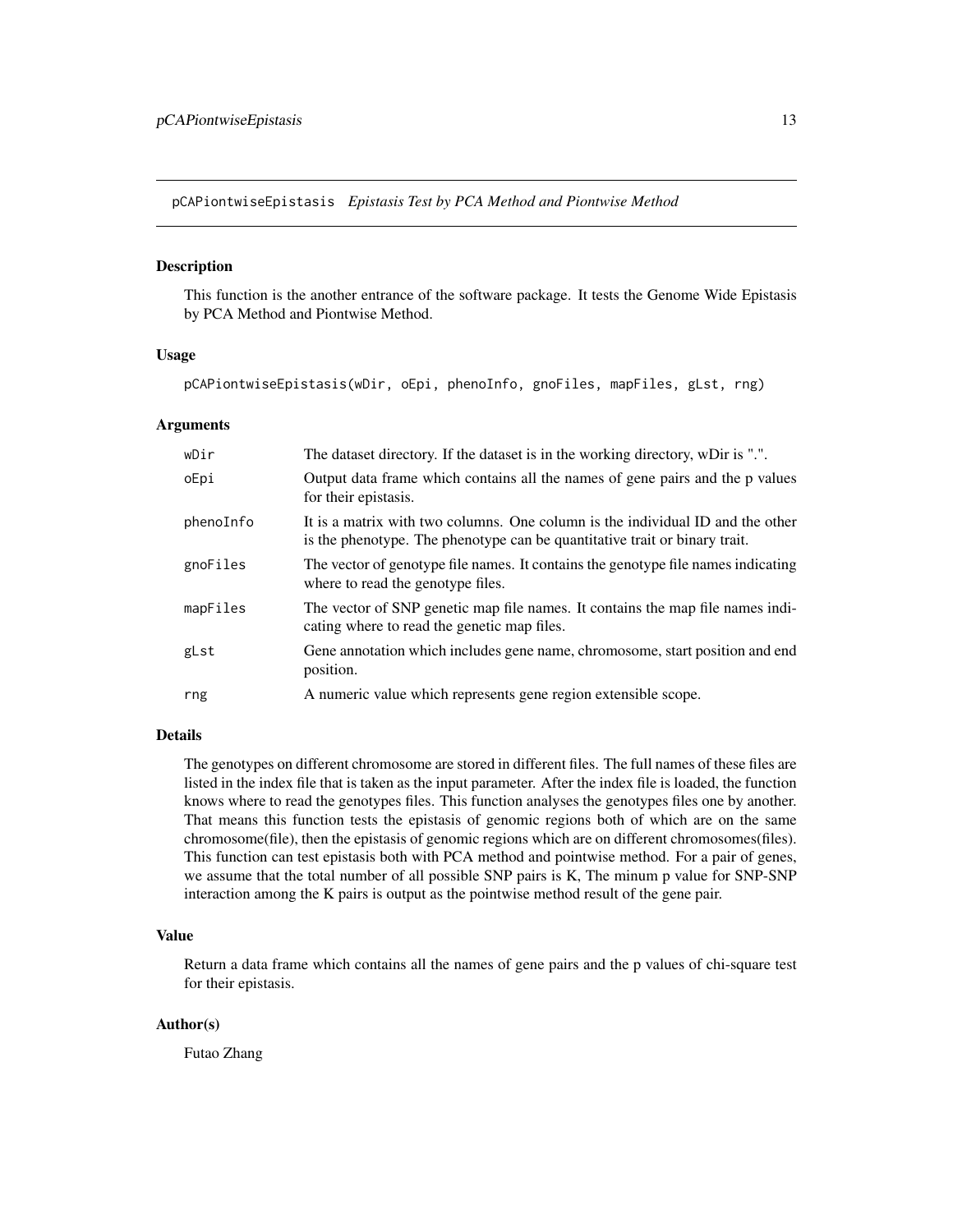#### Examples

```
work_dir <-paste(system.file("extdata", package="FRGEpistasis"),"/",sep="")
##read the list of genotype files
geno_files<-read.table(system.file("extdata", "list_geno.txt", package="FRGEpistasis"))
##read the list of map files
mapFiles<-read.table(system.file("extdata", "list_map.txt", package="FRGEpistasis"))
##read the phenotype file
phenoInfo <- read.csv(system.file("extdata", "phenotype.csv", package="FRGEpistasis"),header=TRUE)
##read the gene annotation file
gLst<-read.csv(system.file("extdata", "gene.list.csv", package="FRGEpistasis"))
##define the extension scope of gene region
rng=0
##log transformation
phenoInfo [,2]=log(phenoInfo[,2])
out_epi<-data.frame()
pCAPiontwiseEpistasis(work_dir,out_epi,phenoInfo,geno_files,mapFiles,gLst,rng)
```
pointwiseInteraction *Pointwise Interaction Test*

#### Description

Test the epistasis of the gene pair by pointwise method

#### Usage

```
pointwiseInteraction(phenoData, x_A, x_B)
```
#### Arguments

| phenoData | Vector of phenotype data which can be quantitative trait or binary trait. |
|-----------|---------------------------------------------------------------------------|
| хA        | Matrix of genotype of gene A.                                             |
| хB        | Matrix of genotype of gene B.                                             |

#### Details

This function takes phenotype vector and genotype matrices as input and tests the epistasis using pointwise method. For a pair of genes, we assume that the total number of all possible SNP pairs is K (one SNP from one gene and the other SNP from the other gene). The interaction of each SNP pair between the two genes is tested. The minum p value for SNP-SNP interaction among the K pairs is output as the pointwise method result of the gene pair.

#### Value

Return the minum p value for SNP-SNP interaction among the K pairs

<span id="page-13-0"></span>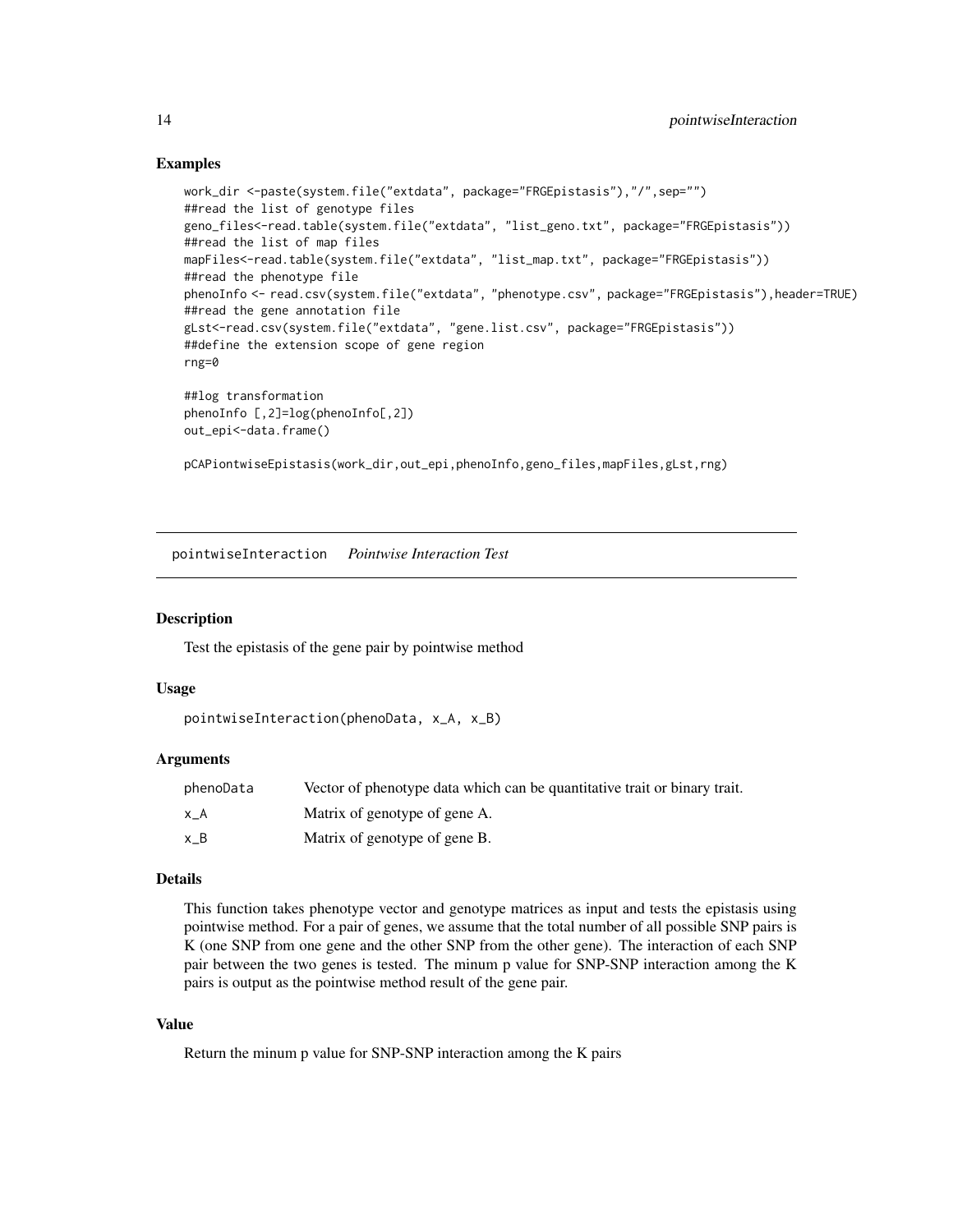## <span id="page-14-0"></span>rankTransPheno 15

#### Author(s)

Futao Zhang

## Examples

```
smp_num=1000
number_snp_A=25
number_snp_B=20
pheno<-sample(c(0:500),smp_num,replace=TRUE)
smpl=rep(0,number_snp_A*smp_num)
idx_1=sample(c(1:(number_snp_A*smp_num)),ceiling(number_snp_A*smp_num/100))
idx_2=sample(c(1:(number_snp_A*smp_num)),ceiling(number_snp_A*smp_num/200))
smpl[idx_1]=1
smpl[idx_2]=2
geno_A=matrix(smpl,smp_num,number_snp_A)
smpl=sample(c(0,1,2),number_snp_B*smp_num,replace=TRUE)
```

```
geno_B=matrix(smpl,smp_num,number_snp_B)
pointwiseInteraction(pheno,geno_A,geno_B)
```
rankTransPheno *Rank-Based Inverse Normal Transformation*

#### Description

Rank-Based Inverse Normal Transformation of Phenotype

## Usage

```
rankTransPheno(pheno, para_c)
```
## Arguments

| pheno  | Vector of phenotype which is the quantitative trait. |
|--------|------------------------------------------------------|
| para_c | Adjust parameter, commonly as $0,1/3,3/8$ or $1/2$ . |

#### Details

Some variables are not normally distributed. And using statistical tests on this data can give misleading results because they do not meet the statistical assumptions. This function implements Rank-Based Inverse Normal Transformation to make phenotype normally distributed.

#### Value

Return vector of rank-based inverse normal transformed phenotype.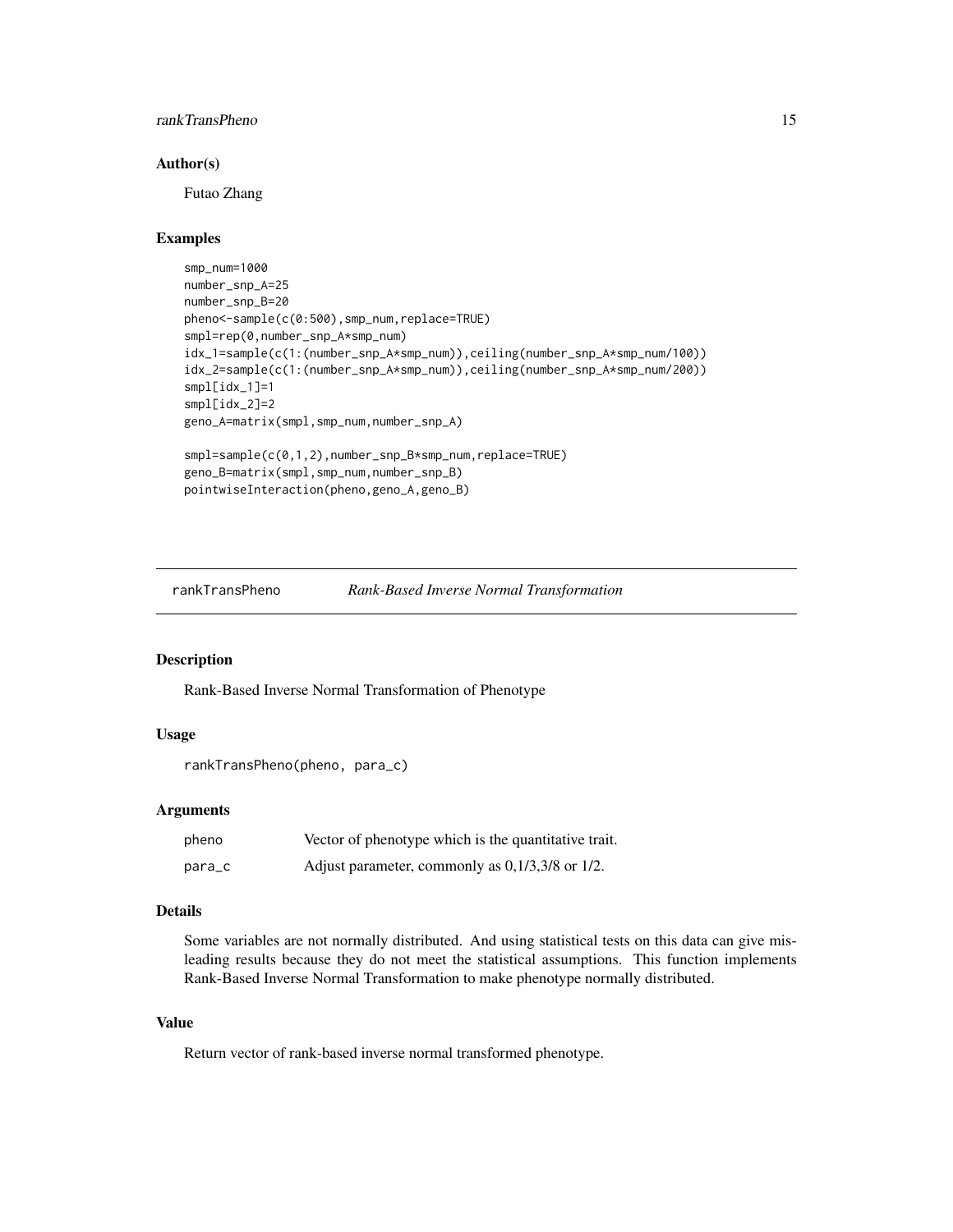#### <span id="page-15-0"></span>Author(s)

Futao Zhang

#### References

T. Mark Beasley, Stephen Erickson and David B. Allison. Rank-Based Inverse Normal Transformations are Increasingly Used, But are They Merited? Behav Genet. 2009 Sep.;39(5):580-595.

#### Examples

```
c=0.5
smp_num=100
pheno<-sample(c(0:500),smp_num,replace=TRUE)
rankTransPheno(pheno,c)
```
reduceGeno *Reduction Dimension of Genotype*

#### Description

Reduce Dimension of Genotype using Functional Regression Model

#### Usage

```
reduceGeno(wDir, pheno, gnoFiles, mapFiles, gLst, rng)
```
#### Arguments

| wDir     | The dataset directory. If the dataset is in the working directory, wDir is ".".                                                                              |
|----------|--------------------------------------------------------------------------------------------------------------------------------------------------------------|
| pheno    | It is a matrix with two columns. One column is the individual ID and the other<br>is the phenotype. The phenotype can be quantitative trait or binary trait. |
| gnoFiles | The vector of genotype file names. It contains the genotype file names indicating<br>where to read the genotype files.                                       |
| mapFiles | The vector of SNP genetic map file names. It contains the map file names indi-<br>cating where to read the genetic map files.                                |
| gLst     | Gene annotation which includes gene name, chromosome, start position and end<br>position.                                                                    |
| rng      | A numeric value which represents gene region extensible scope.                                                                                               |

## Details

This function reduces the dimension of genotypes of all the genes with Fourier expansion. In real dataset the genotypes on different chromosome are always organized into different files. And each genotype file is very large. This function processes the genotype files in turns. The reduced genotype data (the expansion data) of all the chromosomes are combined together. The expansion data and other information are organized into a list. During Fourier expansion, the physical position information of the SNPs are used. This is one of merits of our method.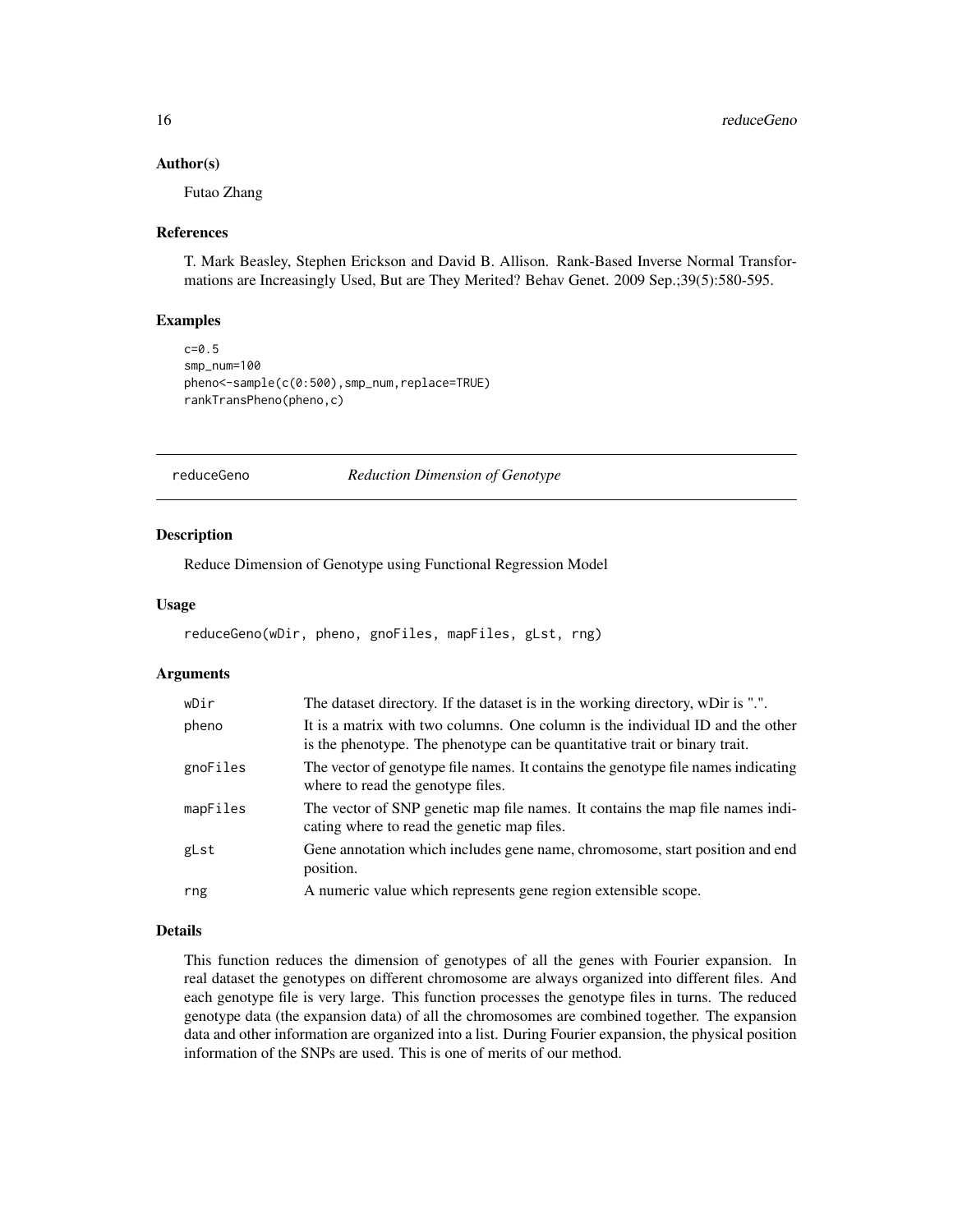## <span id="page-16-0"></span>snpPairInteraction 17

## Value

Return a list that includes reduced genotype data, gene names,chromosome information, start index and end index of each gene.

#### Author(s)

Futao Zhang

## Examples

```
wDir <-paste(system.file("extdata", package="FRGEpistasis"),"/",sep="")
gnoFiles<-read.table(system.file("extdata", "list_geno.txt", package="FRGEpistasis"))
mapFiles<-read.table(system.file("extdata", "list_map.txt", package="FRGEpistasis"))
phenoInfo <- read.csv(system.file("extdata", "phenotype.csv", package="FRGEpistasis"),header=TRUE)
gLst<-read.csv(system.file("extdata", "gene.list.csv", package="FRGEpistasis"))
rng=0
gInfo=reduceGeno(wDir,phenoInfo,gnoFiles,mapFiles,gLst,rng)
```
snpPairInteraction *SNP-SNP interaction*

#### Description

Test the interaction of one SNP with another

#### Usage

```
snpPairInteraction(pheno, snp1, snp2)
```
## Arguments

| pheno | Vector of phenotype data which can be quantitative trait or binary trait. |
|-------|---------------------------------------------------------------------------|
| snp1  | Vector of genotype data of SNP1.                                          |
| snp2  | Vector of genotype data of SNP2.                                          |

## Details

This function tests the interaction of one SNP with another.

## Value

Return the p value for snp-snp interaction

## Author(s)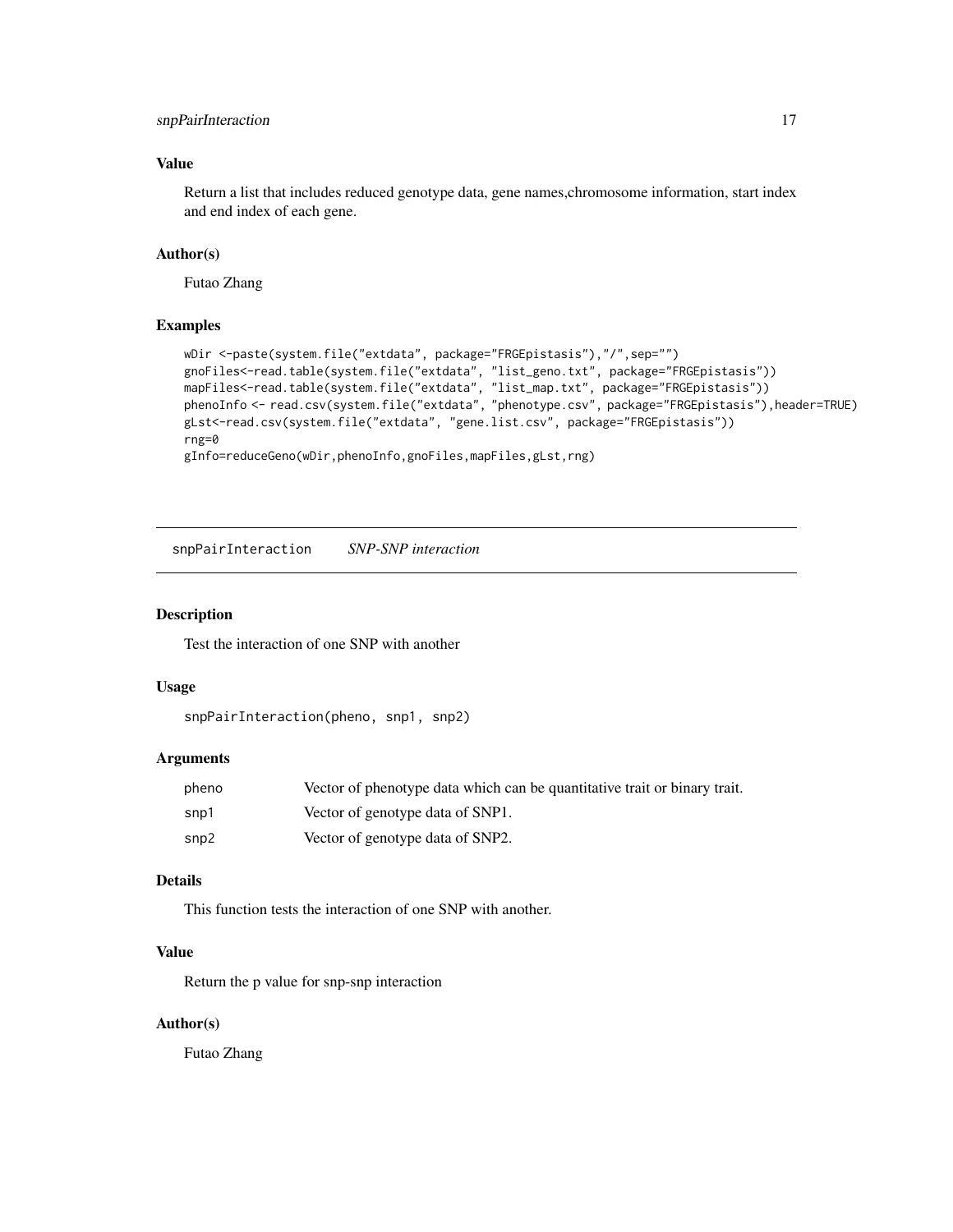18 snpPairInteraction

```
pheno<- round(runif(1000,40,60))
snp1<-round(runif(1000,0,2))
snp2<-round(runif(1000,0,2))
pval=snpPairInteraction(pheno,snp1,snp2)
```